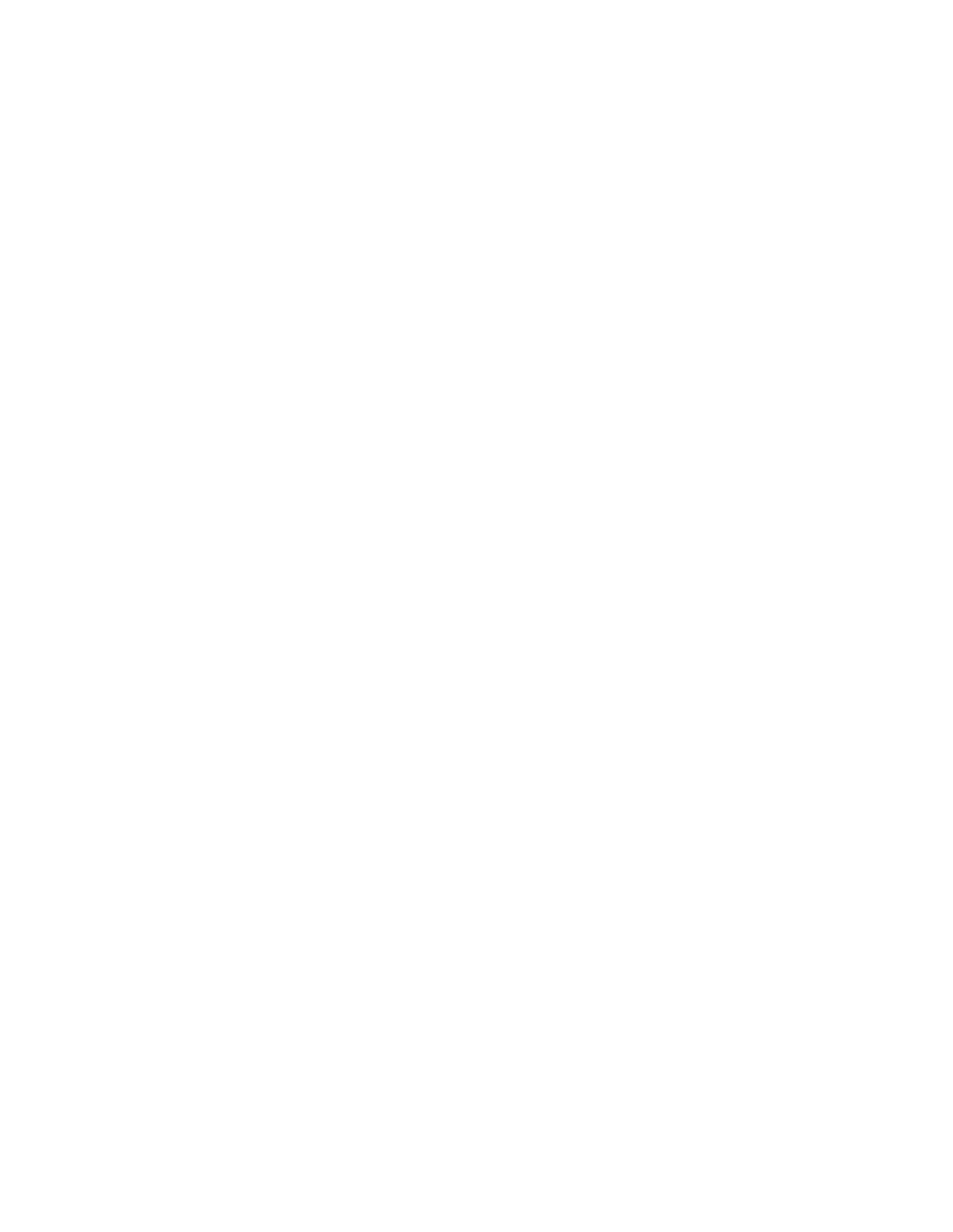### **Statement by Mr. Arturo Herrera Secretary of Finance of Mexico On behalf of**

#### **Colombia, Costa Rica, El Salvador, Guatemala, Honduras, Mexico and Spain**

*We express our sympathy for the loss of human lives caused by the COVID-19 pandemic. We will continue to work together with the international community to mitigate the health and economic toll and to support a strong, inclusive, and sustainable recovery.* 

#### **Global outlook and recovery prospects**

After the great lockdown to counter the COVID-19 crisislast year, the global economy has started to show signs of recovery. This has been possible thanksto the unprecedented national and international response put in place by the membership. Further to the substantial policy efforts, medical developments have allowed swift progress in vaccine production and rollout. However, these efforts have not been enough to ensure that all countries have access to vaccines in a timely manner. Going forward, it will be instrumental to ensure broad vaccination to end the pandemic and support the economic upswing.

While the outlook shows promise as economic prospects seem to have improved and vaccines are being deployed, the path to recovery appears uneven as uncertainty remains high and access to vaccines is not equal. In this juncture, to secure an inclusive and sustainable recovery, no member can be left behind – everyone will need to have a fair shot. If we want to achieve a truly global recovery, we must have a broad vision of the membership's needs and what is required to support it appropriately. While the pandemic has significantly increased poverty levels and deepened inequality in many countries, it is notable that most of the population that has fallen back into poverty due to this crisis live in middleincome countries (MICs). More so, MICs are still grappling to counter the virus and secure vaccines. Even after exiting the pandemic, the path to recovery will not be straightforward. MICs will face higher levels of indebtedness, limited fiscal space and even broader social gapsin the aftermath of the crisis. In order to give a fair shot to the segment of the membership that is most in need, it is of utmost importance to include MICs in these efforts and not leave them *"lost in the middle."*

#### **The IMF's continued role in securing the recovery and avoiding divergence**

While the crisis was unfolding, the Fund responded swiftly and flexibly to address the membership's needs by mobilizing financial and technical assistance in hand with timely policy advice. As the recovery takes hold, the Fund must continue to have a leadership role in the multilateral response to the challenges presented by the pandemic.

The Fund has effectively used its toolkit to support the immediate liquidity needs of the membership. For our constituency, instruments such as the emergency facilities have been fundamental as an integral aspect of the crisis response of our Central American middle-income countries. Moreover, the Flexible Credit Line has continued to play a strategic and effective role for our constituency by providing additional buffers to cope with the current crisis and beyond.

Now, as the critical stage of emergency assistance has subsided, engagement with the Fund will transition to upper credit tranche programs in order to secure the recovery and avoid divergence. Continued financial support will be crucial to help countries tackle the legacy of the health and economic crises and to boost growth.

The role of the Fund as a trusted advisor gains more relevance at this juncture. Country-specific and tailored policy advice will be fundamental in the final stages of the emergency phase and will set the policy path to secure the recovery, build resilience and safeguard sustainability in the medium term.

#### **An approach aimed at ensuring sustainability is required to invest in the future while tackling the social gap challenges**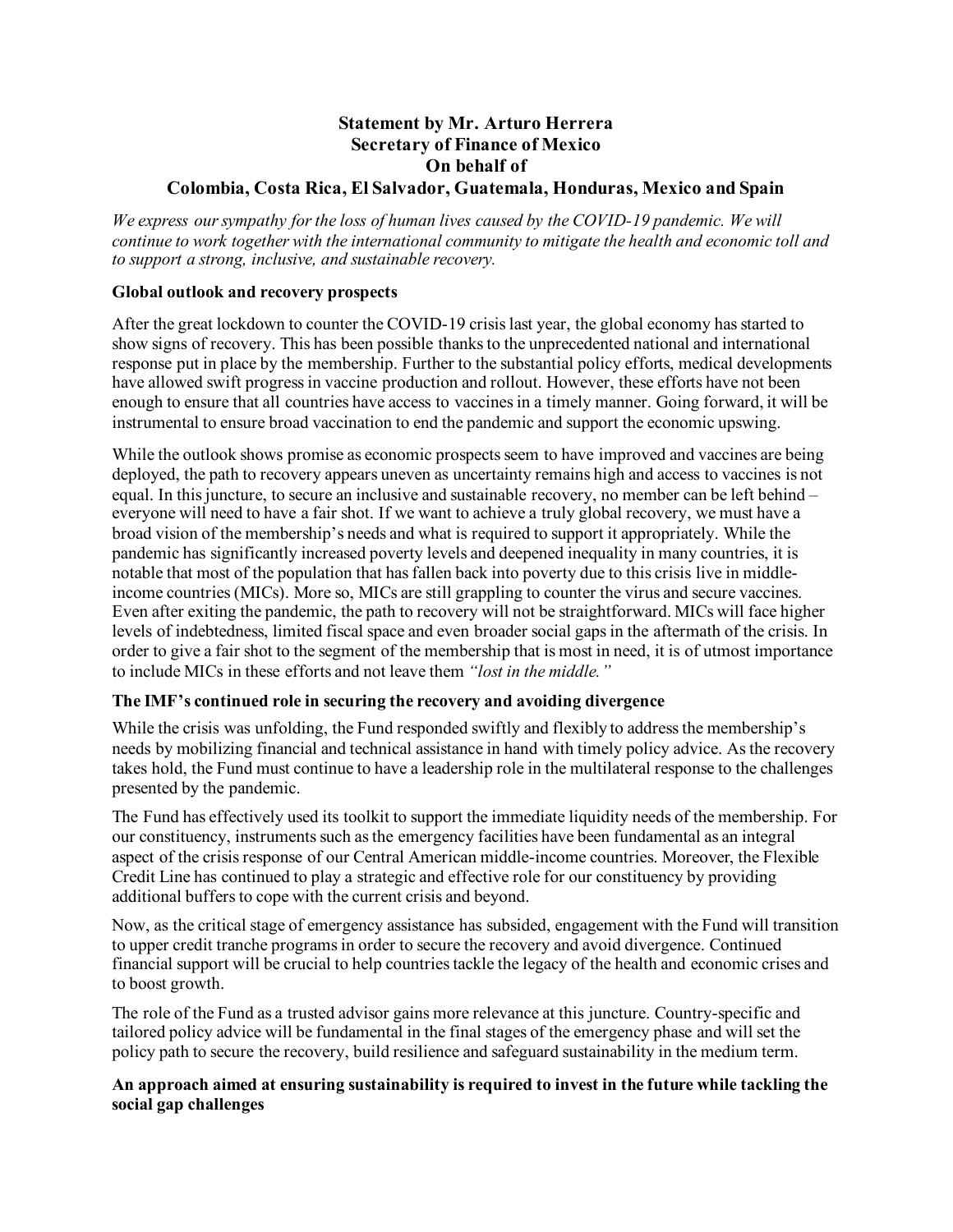Beyond the immediate effects of the pandemic, the scarring consequences will deepen many countries' earlier vulnerabilities and cause further divergence in their recovery prospects. Hard-won developmental gains in the past years have already been lost, which will backtrack countries in their efforts to achieve the sustainable development goals and broaden the social gaps that already existed.

To secure a truly transformational recovery, the Fund needs to support the membership with comprehensive and country-specific advice to address climate, digital, and related social challenges. We welcome the focus of the Managing Director's *Global Policy Agenda* in this regard. Resumption of bilateral surveillance is also very welcome. This, in hand with the upcoming completion of the Comprehensive Surveillance Review and the Financial Sector Assessment Program Review, will allow provision of effective advice to the membership in the post-COVID world as the recovery takes place.

Digitalization, another aspect that we consider will be crucial for the medium-term recovery prospects, as it should be a transversal element in all public policies in the future. Digital services contributed to mitigate some of the negative impacts caused by lockdowns. Thus, a genuinely transformational recovery should harness the gains from a faster than expected pace of digitalization, an unintended, but favorable, consequence of the pandemic. We welcome the Fund's focus on the benefits of digitalization for financial inclusion, and for enhancing public financial management and revenue administration through the digital transformation of governments.

Closing social gaps becomes more critical in the post-pandemic phase. A transformational recovery requires making growth truly inclusive and sustainable, particularly for low- and middle-income countries. Populations significantly affected by the crisis cannot be left behind. We thus welcome the efforts to find ways in which macroeconomic and financial policies can support the membership in addressing financial inclusion, gender and income equity, and wealth inequality.

**To address the pandemic's economic scarring, the IMF should support member countries to confront their debt sustainability risks**. In particular, the Fund should continue to assess countries' debt sustainability and debt restructuring needs while also providing debt service relief to the poorest members. Instrumental in this strategy will be coordinating with the World Bank to secure an effective implementation of the G20 Common Framework for debt treatments and the G20 Debt Service Suspension Initiative. Likewise, in the post-COVID world, as MICs and LICs will face increased pressures from pandemic-related public sector financing needs, the Fund should stand ready to assist these members with substantial capacity development on debt management.

**The Fund should remain engaged with the membership to support their medium-term transformation efforts with adequate capacity development and technical assistance.** Capacity development and technical assistance are crucial for our constituency in their relationship with the Fund. This involvement will become more relevant as our countries request and initiate upper credit tranche programs with the Fund. In this vein, we welcome the efforts to deepen the integration of CD with surveillance and lending given CD'srelevance to underpin program performance. Going forward, the IMF should ensure that adequate resources are budgeted for CD and technical assistance activities, including for RTACs.

**An effective and timely SDR allocation will be a strong signal of international cooperation.** We support a new SDR general allocation to help countries to address the long-term liquidity needs by supplementing existing international reserves and bolster financial resilience while enhancing transparency and accountability in the reporting and use of SDRs. We regard an allocation of SDRs as a timely mechanism of international collaboration that should help avoid the risks of additional social costs and economic scarring in the aftermath of the COVID-19 pandemic. The proposed allocation of around US\$650 billion is appropriate to support members in need with swift liquidity, help them boost buffers and allow a smooth adjustment according to countries' particular circumstances.